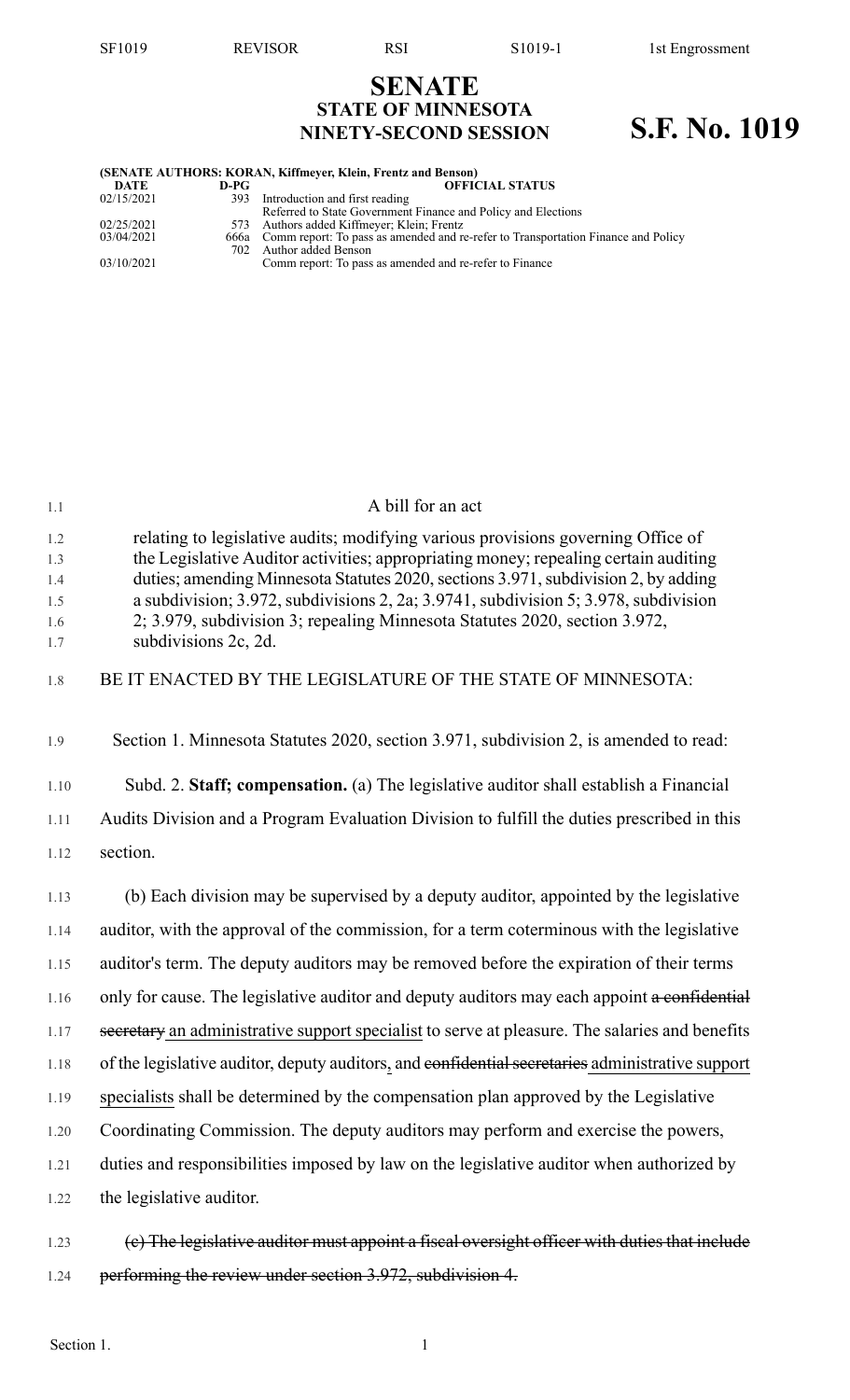| SF1019 | <b>REVISOR</b> | RSI | S1019-1 | 1st Engrossment |
|--------|----------------|-----|---------|-----------------|
|--------|----------------|-----|---------|-----------------|

| 2.1  | $(d)$ (c) The legislative auditor, deputy auditors, and the confidential secretaries                  |
|------|-------------------------------------------------------------------------------------------------------|
| 2.2  | administrative support specialists shall serve in the unclassified civil service, but the fiscal      |
| 2.3  | oversight officer and all other employees of the legislative auditor are shall serve in the           |
| 2.4  | classified civil service. Compensation for employees of the legislative auditor in the classified     |
| 2.5  | service shall be governed by a plan prepared by the legislative auditor and approved by the           |
| 2.6  | Legislative Coordinating Commission and the legislature under section 3.855, subdivision              |
| 2.7  | 3.                                                                                                    |
| 2.8  | $\overline{(e)}$ (d) While in office, a person appointed deputy for the Financial Audit Division must |
| 2.9  | hold an active license as a certified public accountant.                                              |
| 2.10 | (e) Notwithstanding Minnesota Statutes, section 43A.32, subdivisions 2 and 3, or any                  |
| 2.11 | other law to the contrary, an employee of the legislative auditor is prohibited from being a          |
| 2.12 | candidate for an elected public office.                                                               |
|      |                                                                                                       |
| 2.13 | Sec. 2. Minnesota Statutes 2020, section 3.971, is amended by adding a subdivision to                 |
| 2.14 | read:                                                                                                 |
| 2.15 | Subd. 8a. Special reviews. The legislative auditor may conduct a special review to: (1)               |
| 2.16 | fulfill a legal requirement; (2) investigate allegations that an individual or organization           |
| 2.17 | subject to audit by the legislative auditor may not have complied with legal requirements             |
| 2.18 | related to the use of public money, other public resources, or government data classified as          |
| 2.19 | not public; (3) respond to a legislative request for a review of an organization or program           |
| 2.20 | subject to audit by the legislative auditor; or (4) investigate allegations that an individual        |
| 2.21 | may not have complied with Minnesota Statutes, section 43A.38 or 43A.39.                              |
|      |                                                                                                       |
| 2.22 | Sec. 3. Minnesota Statutes 2020, section 3.972, subdivision 2, is amended to read:                    |
| 2.23 | Subd. 2. Audits of state and semistate agencies. The legislative auditor shall make a                 |
| 2.24 | eonstant, as resources permit, audit of all the financial affairs activities of $(1)$ all departments |
| 2.25 | and, agencies $\Theta$ , offices, and other organizations in the state, executive branch; (2) courts, |
| 2.26 | offices, and other organizations in the state judicial branch; and of the financial records and       |
| 2.27 | transactions of (3) public boards, associations, and societies, and other public organizations        |
| 2.28 | created by state law or supported, wholly or in part, by state funds. Once in each year, if           |

2.29 funds and personnel permit, without previous notice, The legislative auditor shall visit each 2.30 state department and agency, association or society and, so far as practicable,

2.31  $(1)$  inspect;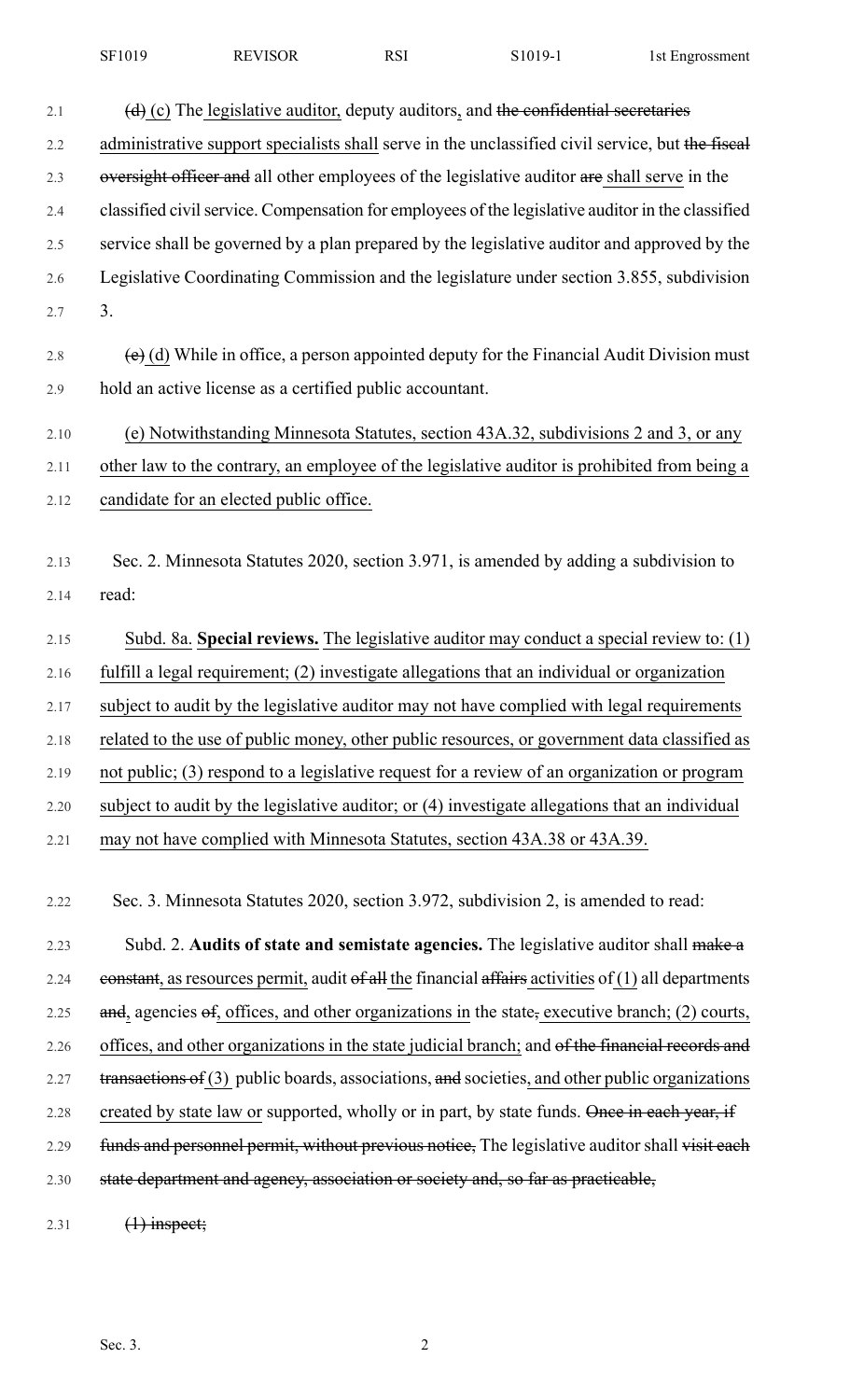| SF1019 | <b>REVISOR</b> | RSI | S <sub>1019</sub> - | 1st Engrossment |
|--------|----------------|-----|---------------------|-----------------|
|        |                |     |                     |                 |

| 3.1  | (2) thoroughly examine its books and accounts, verifying the funds, securities, and other     |
|------|-----------------------------------------------------------------------------------------------|
| 3.2  | assets;                                                                                       |
| 3.3  | (3) check the items of receipts and disbursements with its voucher records;                   |
| 3.4  | (4) ascertain the character of the official bonds for its officers and the financial ability  |
| 3.5  | of the bonding institution;                                                                   |
| 3.6  | (5) inspect its sources of revenue and the use and disposition of state appropriations and    |
| 3.7  | property;                                                                                     |
| 3.8  | (6) investigate the methods of purchase and sale and the character of contracts on public     |
| 3.9  | account;                                                                                      |
| 3.10 | (7) ascertain proper custody and depository for its funds and securities;                     |
| 3.11 | (8) verify the inventory of public property and other assets held in trust; and               |
| 3.12 | $(9)$ ascertain that all financial transactions and operations involving the public funds and |
| 3.13 | property of the state comply with the spirit and purpose of the law, are sound by modern      |
| 3.14 | standards of financial management, and are for the best protection of the public interest     |
| 3.15 | funds and other public resources.                                                             |
| 3.16 | Sec. 4. Minnesota Statutes 2020, section 3.972, subdivision 2a, is amended to read:           |
| 3.17 | Subd. 2a. Audits of Department of Human Services. $(a)$ To ensure continuous effective        |
| 3.18 | legislative oversight and accountability, the legislative auditor shall give high priority to |
| 3.19 | auditing the programs, services, and benefits administered by the Department of Human         |
| 3.20 | Services. The audits shall determine whether As resources permit, the legislative auditor     |
| 3.21 | shall track and assess expenditures throughout the human service delivery system, from the    |
| 3.22 | department offered to the point of service delivery, and determine whether human services     |
| 3.23 | programs and provided, services, and benefits are being provided cost-effectively and only    |
| 3.24 | to eligible persons individuals and organizations, and complied in compliance with applicable |
| 3.25 | legal requirements.                                                                           |
| 3.26 | (b) The legislative auditor shall, based on an assessment of risk and using professional      |
| 3.27 | standards to provide a statistically significant sample, no less than three times each year,  |
| 3.28 | test a representative sample of persons enrolled in a medical assistance program or           |
| 3.29 | MinnesotaCare to determine whether they are eligible to receive benefits under those          |
| 3.30 | programs. The legislative auditor shall report the results to the commissioner of human       |
| 3.31 | services and recommend corrective actions. The commissioner shall provide a response to       |

3.32 the legislative auditor within 20 business days, including corrective actions to be taken to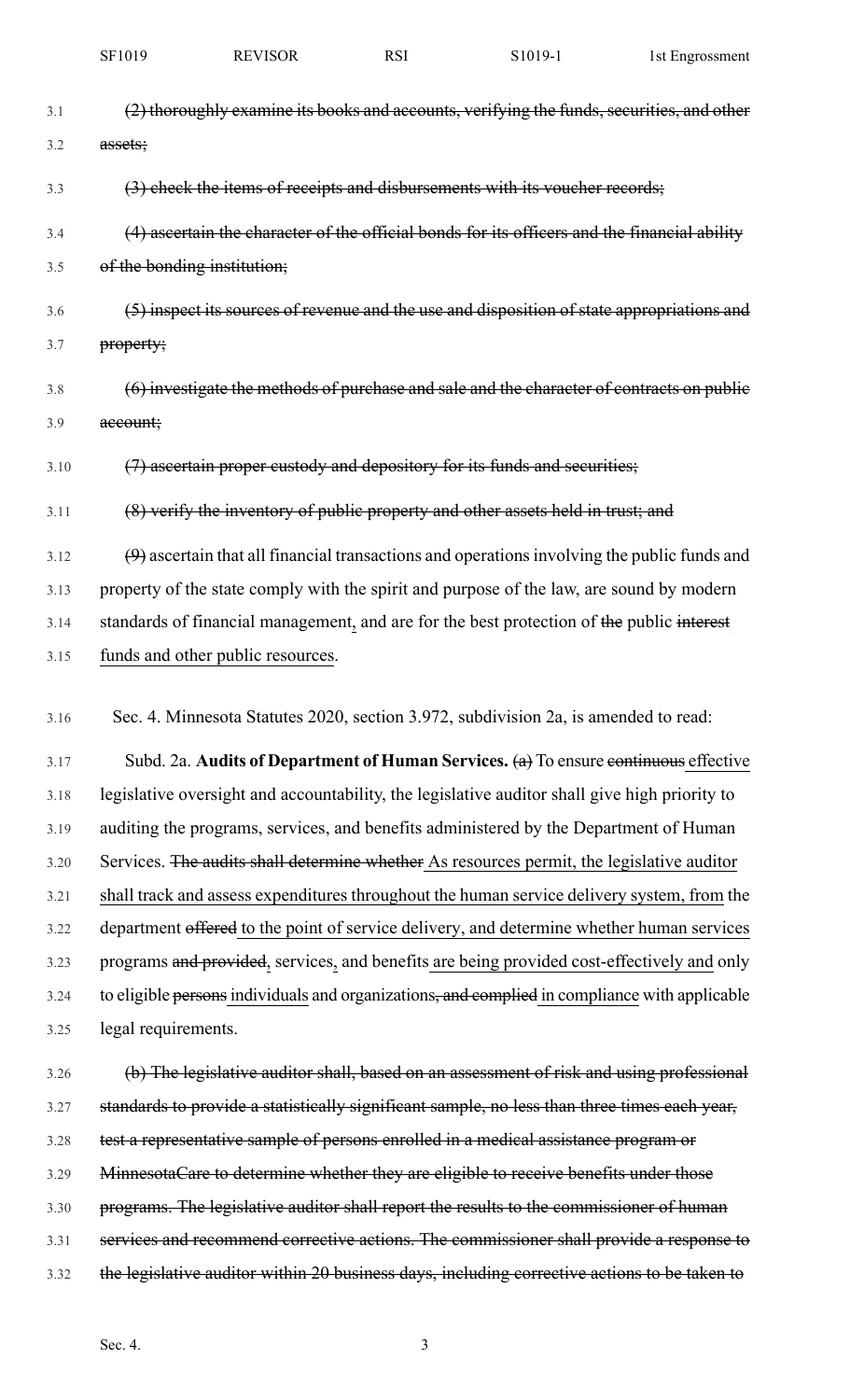4.1 address any problems identified by the legislative auditor and anticipated completion dates. 4.2 The legislative auditor shall monitor the commissioner's implementation of corrective actions 4.3 and periodically report the results to the Legislative Audit Commission and the chairs and 4.4 ranking minority members of the legislative committees with jurisdiction over health and 4.5 human services policy and finance. The legislative auditor's reports to the commission and 4.6 the chairs and ranking minority members must include recommendations for any legislative 4.7 actions needed to ensure that medical assistance and MinnesotaCare benefits are provided 4.8 only to eligible persons. 4.9 Sec. 5. Minnesota Statutes 2020, section 3.9741, subdivision 5, is amended to read: 4.10 Subd. 5. **State Data security; account,; appropriation.** (a) The data security account 4.11 is created in the special revenue fund. Money in the account is appropriated to the legislative 4.12 auditor. 4.13 (b) Subject to available funds appropriated under paragraph (a), the legislative auditor 4.14 shall: 4.15 (1) review and audit the audit reports of subscribers and requesters submitted under 4.16 section 168.327, subdivision 6, including producing findings and opinions; 4.17  $(2)$  in collaboration with the commissioner and affected subscribers and requesters, 4.18 recommend corrective action plans to remediate any deficiencies identified under clause 4.19  $(1)$ ; and 4.20 (3) review and audit driver records subscription services and bulk data practices of the 4.21 Department of Public Safety, including identifying any deficiencies and making 4.22 recommendations to the commissioner. 4.23 (e) The legislative auditor shall submit any reports, findings, and recommendations 4.24 under this subdivision to the legislative commission on data practices. 4.25 Sec. 6. Minnesota Statutes 2020, section 3.978, subdivision 2, is amended to read: 4.26 Subd. 2. **Inquiry and inspection power; duty to aid legislative auditor.** All public 4.27 officials and their deputies and employees, and all corporations, firms, and individuals 4.28 having business involving the receipt, disbursement, or custody of public funds shall at all 4.29 times afford reasonable facilities for examinations by the legislative auditor, make returns 4.30 and reports required by the legislative auditor, attend and answer under oath the legislative 4.31 auditor's lawful inquiries, produce and exhibit all books, accounts, documents, data of any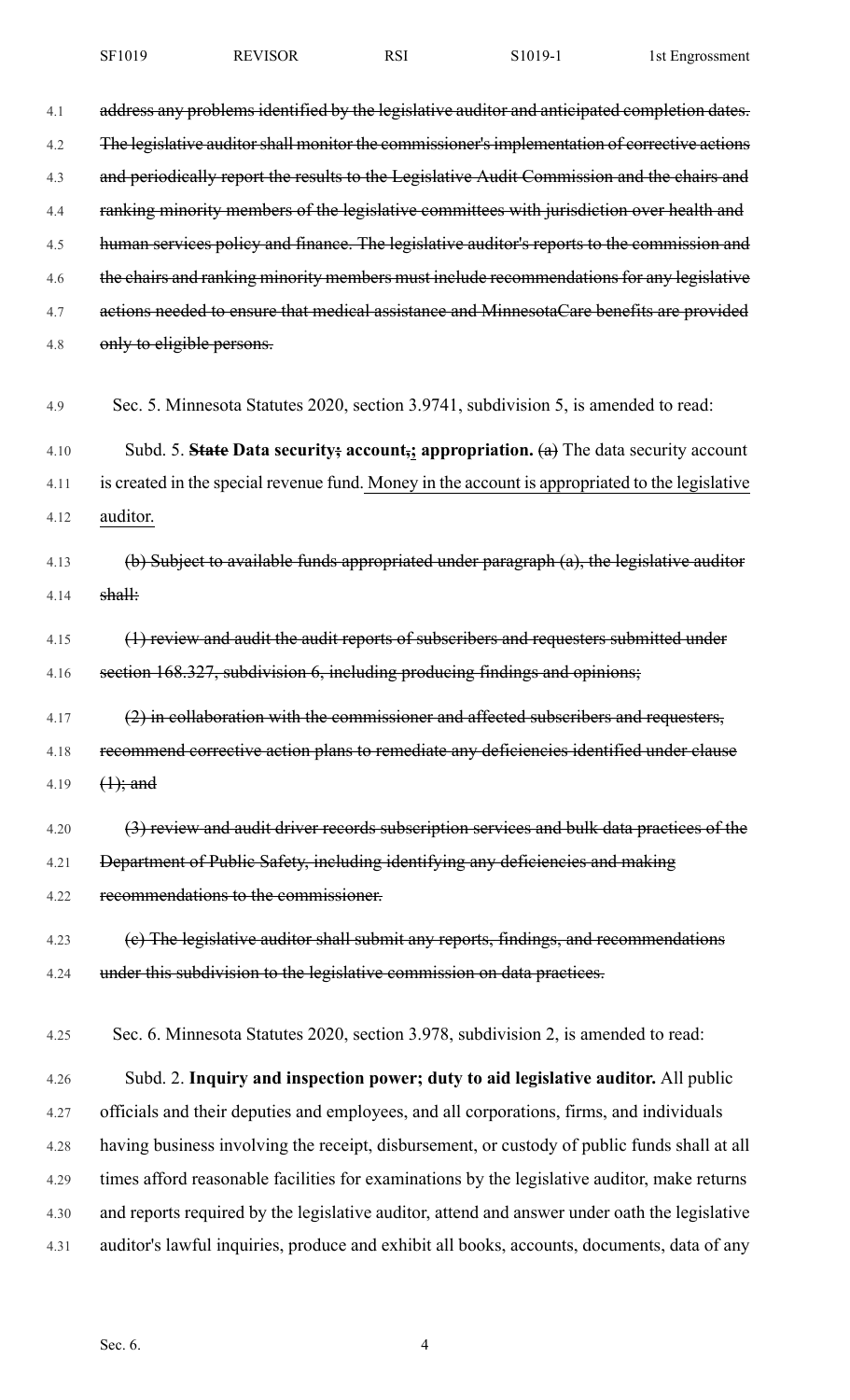5.1 classification, and property that the legislative auditor may need requests to inspect, and in 5.2 all things aid cooperate with the legislative auditor in the performance of duties.

5.3 Sec. 7. Minnesota Statutes 2020, section 3.979, subdivision 3, is amended to read:

5.4 Subd. 3. **Audit data.** (a) "Audit" as used in this subdivision means a financial audit, 5.5 review, program evaluation, best practices special review, or investigation. Data relating to 5.6 an audit are not public or with respect to data on individuals are confidential until the final 5.7 report of the audit has been released by the legislative auditor or the audit is no longer being 5.8 actively pursued. Upon release of a final audit report by the legislative auditor, data relating 5.9 to an audit are public except data otherwise classified as not public.

5.10 (b) Data related to an audit but not published in the audit report and that the legislative 5.11 auditor reasonably believes will be used in litigation are not public and with respect to data 5.12 on individuals are confidential until the litigation has been completed or is no longer being 5.13 actively pursued.

5.14 (c) Data on individuals that could reasonably be used to determine the identity of an 5.15 individual supplying data for an audit are private if the data supplied by the individual were 5.16 needed for an audit and the individual would not have provided the data to the legislative 5.17 auditor without an assurance that the individual's identity would remain private, or the 5.18 legislative auditor reasonably believes that the subject would not have provided the data.

5.19 (d) The definitions of terms provided in section 13.02 apply for purposes of this 5.20 subdivision.

## 5.21 Sec. 8. **REPEALER.**

5.22 Minnesota Statutes 2020, section 3.972, subdivisions 2c and 2d, are repealed.